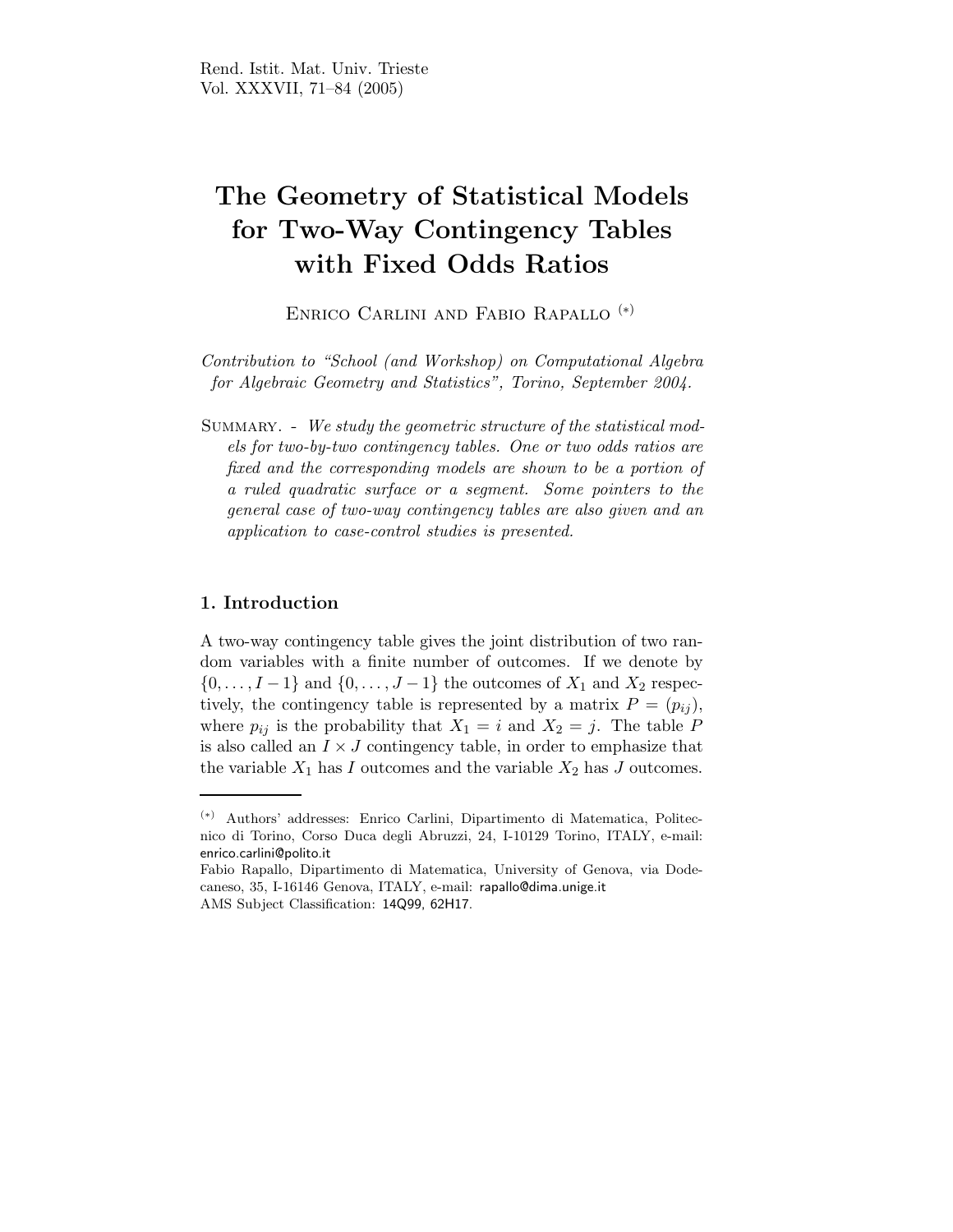In the analysis of contingency tables odds ratios, or cross-product ratios, are major parameters, and their use in the study of  $2 \times 2$  tables goes back to the 1970's. For an explicit discussion on this approach see, e.g., [6].

For a  $2 \times 2$  table of the form:

$$
\begin{pmatrix} p_{00} & p_{01} \\ p_{10} & p_{11} \end{pmatrix} \tag{1}
$$

there is only one cross-product ratio, namely:

$$
r = \frac{p_{00}p_{11}}{p_{01}p_{10}}.
$$

In the general  $I \times J$  case, there is one cross-product ratio for each  $2 \times 2$  submatrix of the table. Thus, they have the form

$$
\frac{p_{ij}p_{kh}}{p_{ih}p_{kj}}
$$

for  $0 \leq i < k \leq I-1$  and  $0 \leq j < h \leq J-1$ , see [2, Chapter 2]. In this paper we will consider the cross-product ratio and other ratios naturally defined.

Odds ratios are used in a wide range of applications, and in particular in case-control studies in pharmaceutical and medical research. Following the theory of log-linear models, the statistical inference for the odds ratios is made under asymptotic normality, see for example [3]. More recently, some methods for exact inference have been introduced, see [2] and [1] for details and further references. For the theory about the Bayesian approach, see [13].

From the point of view of Probability and Mathematical Statistics, different descriptions of the geometry of the statistical models for contingency tables are presented in [5, Chapter 2], and in [3, Section 2.7], using vector space theory. An earlier approach to the geometry of contingency tables with fixed cross-product ratio can be found in [7]. In the last few years, the introduction of techniques from Commutative Algebra gave a new flavor to the geometrical representation of statistical models, as shown in, e.g., [15, Chapter 6], [16], [9] and [18].

While the present research was in progress, we became aware of some relevant works in the same direction. Stephen Fienberg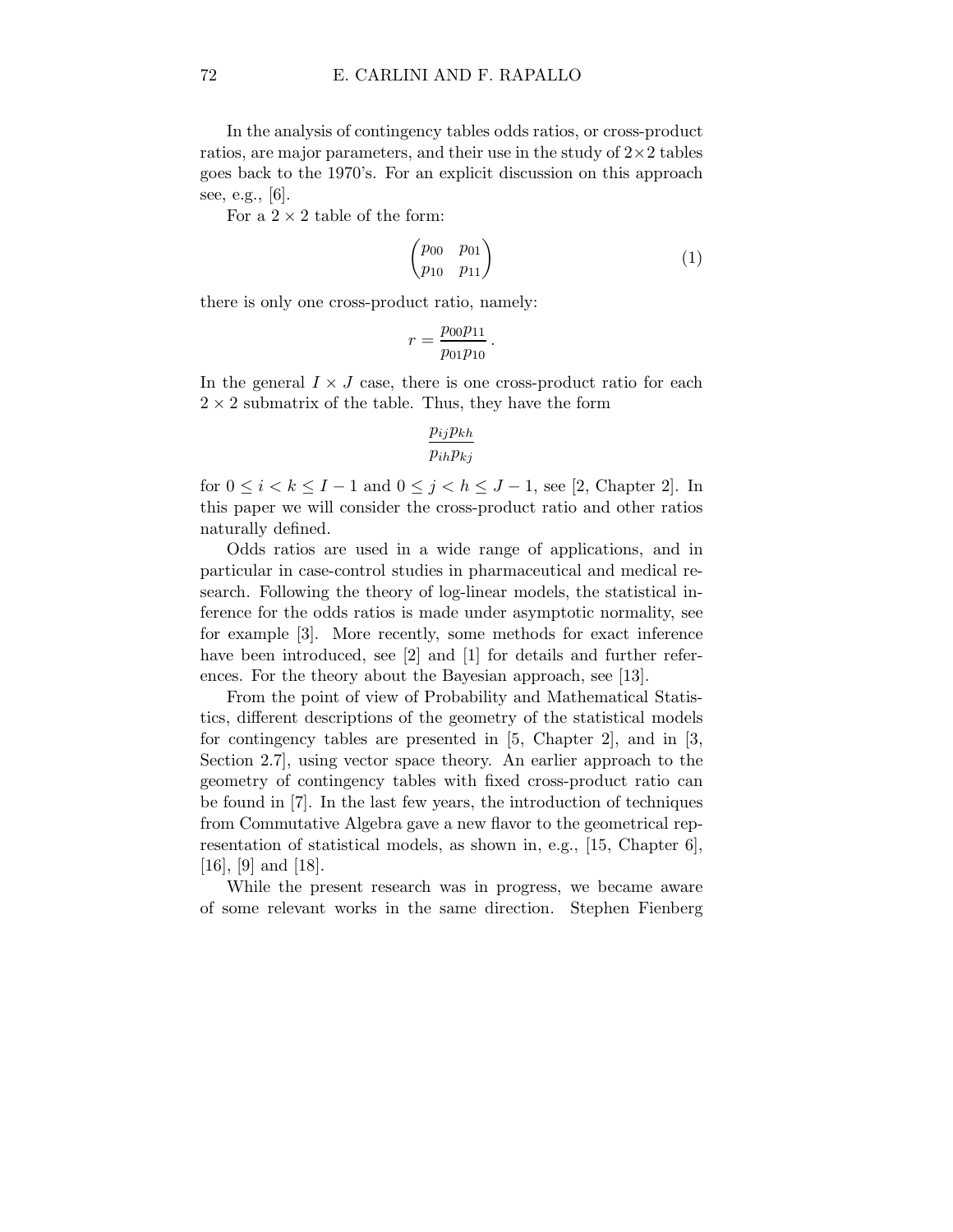had the idea of examining questions Q1 and Q2 that we analyze in Section 2. He also presented some results on the characterization of statistical models for  $2 \times 2$  tables in his lectures slides, publicly posted at http://www.niss.org/. Moreover, A. Slavkovic in her Ph.D. dissertation [18] presented many results similar or even coinciding with ours. We remark here that the coinciding results were obtained independently and we acknowledge A. Slavkovic's priority. [18] also contains further investigations which we do not pursue here. For example about general  $I \times J$  tables (following and generalizing Fienberg's results) and multi-way tables.

The present paper and [18] mainly differ in the parameterizations used and in the expository style. We use odds ratios while Slavkovic mainly uses conditional and marginal probabilities. Our choice is more adapted to the application to case-control studies discussed in Section 4 which is not given in [18]. More precisely, the use of odds ratios allows a simple representation of relevant parameters such as the Error Odds Ratio and the Diagnostic Odds Ratio which play a key role in case control studies (see Section 4). As far as the exposition is concerned, we decided to be as essential and synthetic as possible following the statement-proof paradigm.

After a careful reading of [18] we also notice that our Proposition 2.6 is essentially [18, Proposition 3.1, page 43]. In order to translate our results in Slavkovic's notation it is enough to apply the well known formulae relating odds ratios and conditional probabilities, see e.g. [18, page 62].

In this paper we use Algebraic and Geometric techniques in order to describe the structure of some models for two-way contingency tables described through odds ratios. The main contributions of this paper to the topic are: a complete and clear description of  $2 \times 2$  tables having one, two or three fixed odds ratios; the explicit discussion of some of the pathologies appearing in the study of  $2 \times 3$  tables; the application of the results to case-control studies.

We first consider the case of  $2 \times 2$  contingency tables of the form (1) with the constraints  $p_{ij} > 0$  for all  $i, j = 0, 1$  and  $p_{00} + p_{01} + p_{02}$  $p_{10} + p_{11} = 1$ . If we allow some probabilities to be zero, notice that the ratios are either zero or undefined. Thus we restrict the analysis to the strictly positive case.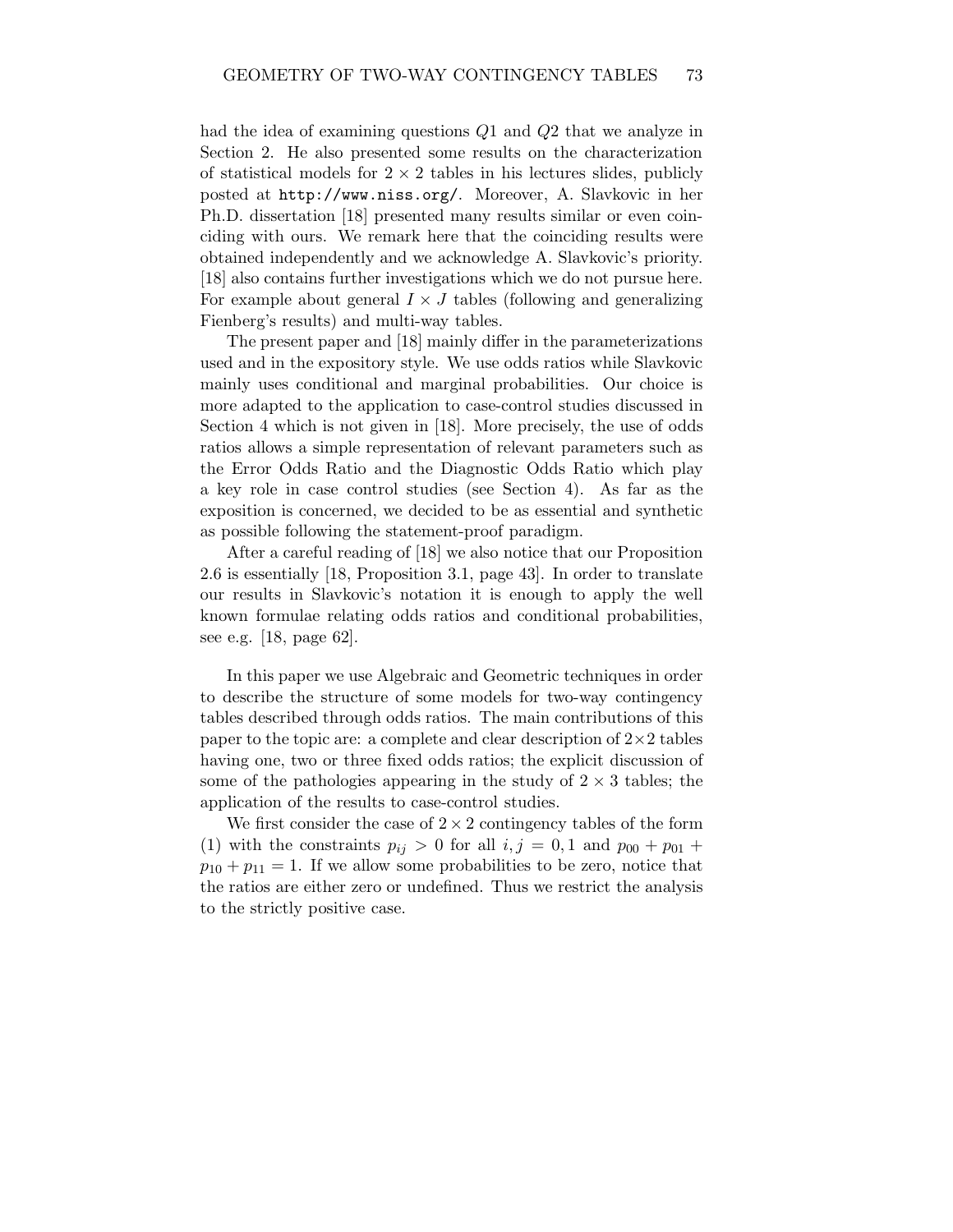In a  $2 \times 2$  table we consider the three odds ratios:

$$
r_{\times} = \frac{p_{00}p_{11}}{p_{01}p_{10}},
$$
  

$$
r_{||} = \frac{p_{00}p_{10}}{p_{01}p_{11}},
$$
  

$$
r_{=} = \frac{p_{00}p_{01}}{p_{10}p_{11}}.
$$

The meaning of the three odds ratios above will be fully explained in Section 4.

Let  $r_{\times} = \alpha^2$ ,  $r_{\parallel} = \beta^2$  and  $r_{\equiv} = \gamma^2$ . For further use, it is useful to make explicit the following identities. Considering  $r_{\pm}$  and  $r_{\parallel}$ , it is easy to check that:

$$
\beta \gamma = \frac{p_{00}}{p_{11}},\tag{2}
$$

and

$$
\frac{\beta}{\gamma} = \frac{p_{01}}{p_{10}}.
$$
\n(3)

In Section 2, we study the geometric properties of some statistical models for  $2 \times 2$  contingency tables. We consider models obtained by fixing two odds ratios, showing that the model is represented by a segment in the probability simplex and studying the behavior of the third ratio. In particular, an expression for tables with three fixed ratios is derived. We also recover classical results about models with a fixed odds ratio. In Section 3, we give a glimpse of the general situation of  $I \times J$  contingency tables. We focus our attention on  $2 \times 3$  tables and we present some of the difficulties arising in the general case. An application to case-control studies is presented in Section 4.

### 2. Odds Ratios

In this section, we use basic geometric techniques to study the  $2 \times 2$ tables having two out of the three ratios  $r_{\times}$ ,  $r_{\pm}$  and  $r_{\parallel}$  fixed.

We consider a  $2 \times 2$  matrix as a point in the real affine 4-space  $\mathbb{A}^4$ . In particular, with the notation of Equation (1), the  $p_{ij}$ 's are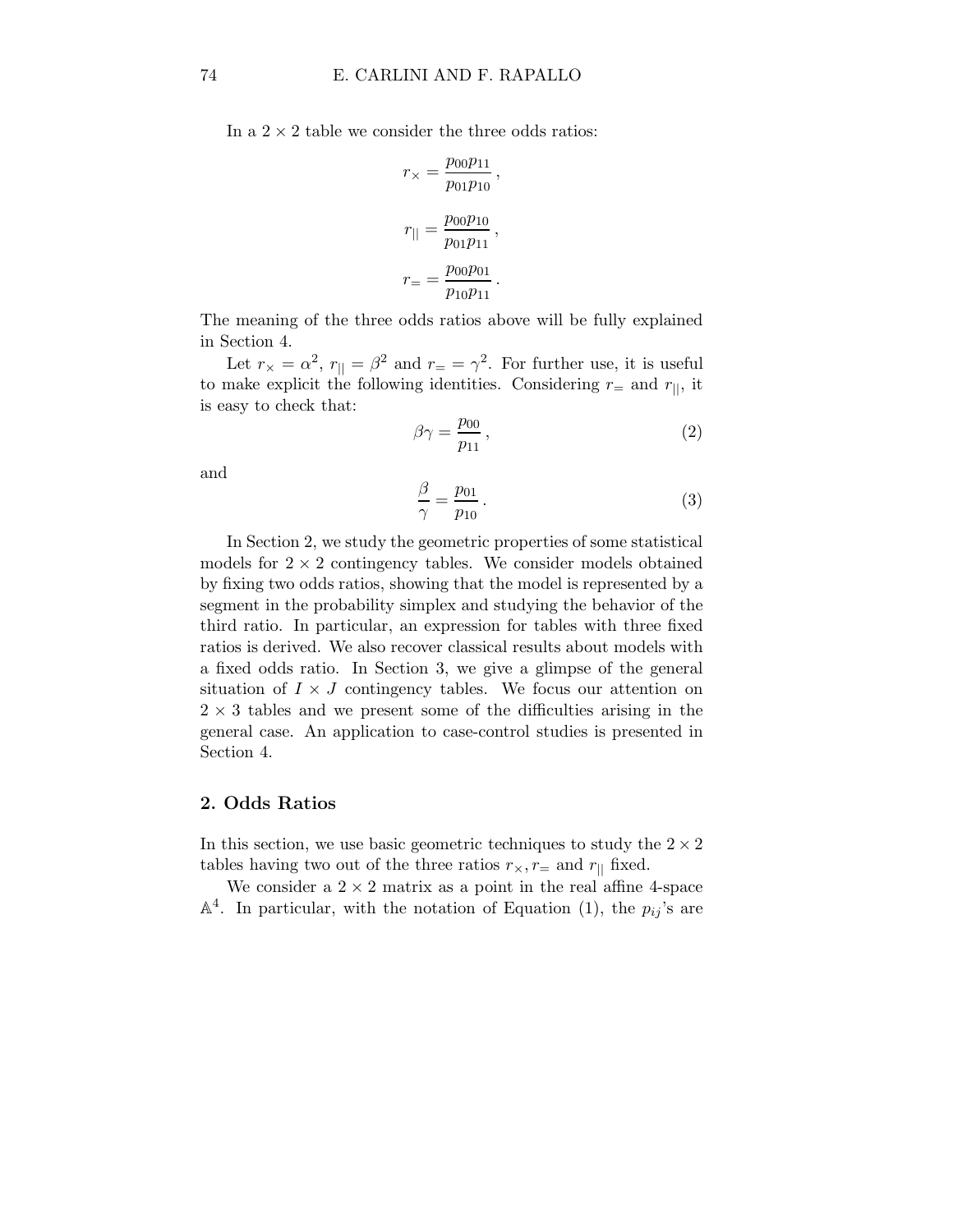coordinates in  $\mathbb{A}^4$ . A  $2 \times 2$  table is a matrix in the open probability simplex

$$
\Delta = \left\{ P = (p_{ij}) \in \mathbb{A}^4 : \sum p_{ij} = 1, p_{ij} > 0, i, j = 0, 1 \right\}.
$$

As our goal is to describe odds ratios for tables, we may assume the ratios to be non-zero positive numbers.

Fixed the first two ratios

$$
r_{\times} = \alpha^2
$$
 and  $r_{\parallel} = \beta^2$ ,

we want to answer the following question:

Q1: How can we describe the locus of tables having the assigned two ratios?

and also

Q2: What are the possible values of the third ratio?

These questions were posed in the AIM computational algebraic statistics plenary lecture by Stephen Fienberg in 2003. In that situation, some interesting comments about treating questions Q1 and Q2 were also made.

Consider the quadratic hypersurfaces of  $\mathbb{A}^4$ :

$$
Q_{\alpha} : \alpha^2 p_{01} p_{10} = p_{00} p_{11}
$$

and

$$
Q_{\beta} : \beta^2 p_{01} p_{11} = p_{00} p_{10} .
$$

Notice that a matrix in  $Q_{\alpha} \cap Q_{\beta}$  is such that  $r_{\times} = \alpha^2$  and  $r_{\parallel} = \beta^2$ as soon as the ratios are defined. Hence, to answer the first question, it is enough to study

$$
Q_{\alpha} \cap Q_{\beta} \setminus Z\,,
$$

where  $Z = \{ P = (p_{ij}) \in \mathbb{A}^4 : p_{00}p_{01}p_{10}p_{11} = 0 \}.$ 

We readily see that  $Q_{\alpha} \cap Q_{\beta}$  contains the 2-dimensional skew linear spaces

$$
p_{00} = p_{01} = 0
$$
 and  $p_{10} = p_{11} = 0$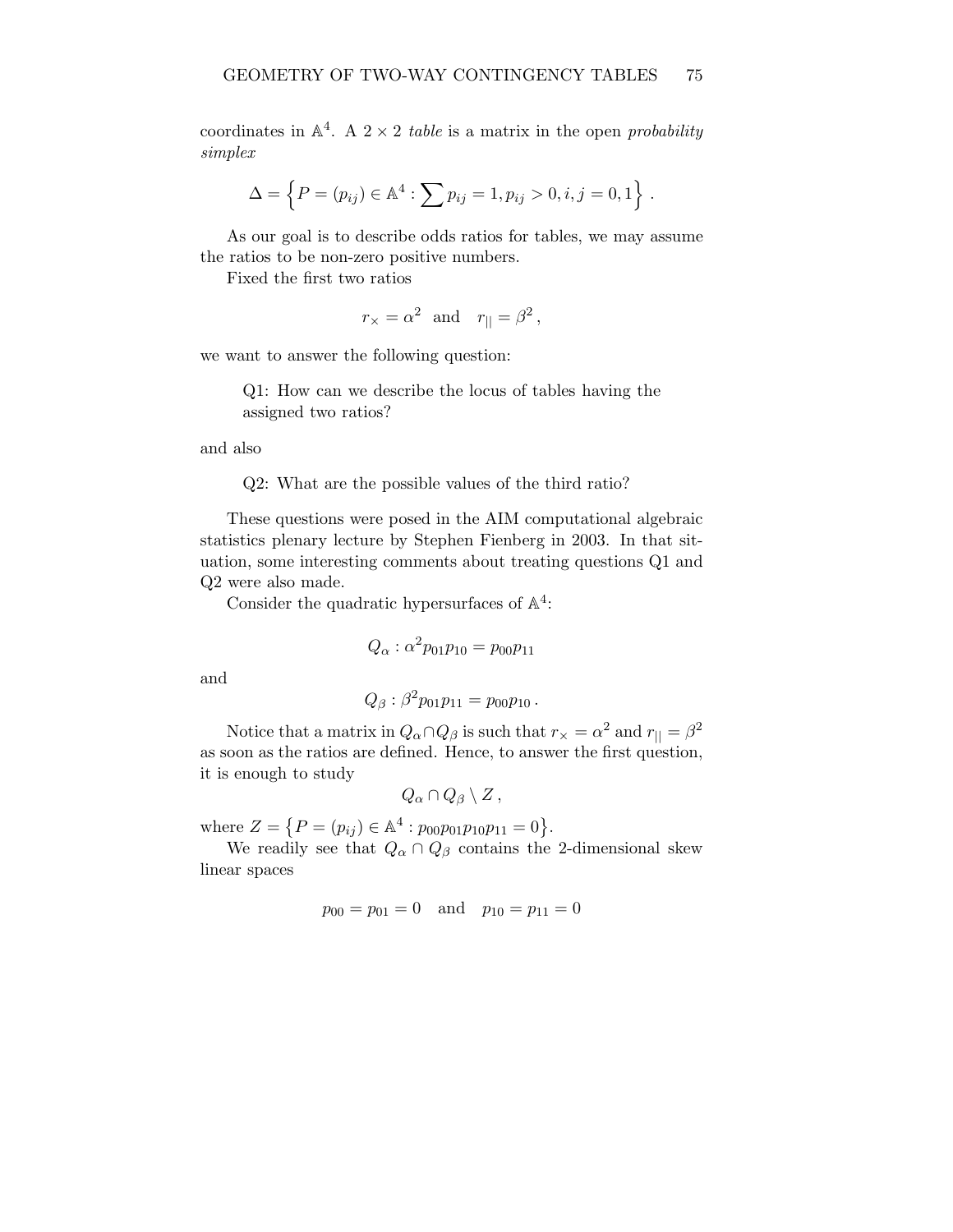and by general facts on quadrics (see [11, page 301]) we know that there exist two more 2-dimensional skew linear spaces,  $R$  and  $S$ , such that

$$
Q_{\alpha} \cap Q_{\beta} = \{p_{00} = p_{01} = 0\} \cup \{p_{10} = p_{11} = 0\} \cup R \cup S.
$$

Manipulating equations we notice that a point in  $Q_{\alpha} \cap Q_{\beta} \setminus Z$  is such that

$$
\frac{p_{00}}{p_{01}} = \alpha^2 \frac{p_{10}}{p_{11}} = \beta^2 \frac{p_{11}}{p_{10}}
$$

and

$$
\frac{p_{10}}{p_{11}} = \beta^2 \frac{p_{01}}{p_{00}} = \frac{1}{\alpha^2} \frac{p_{00}}{p_{01}}.
$$

Hence,  $R$  and  $S$  lie in the intersection of the two 3-dimensional spaces

$$
(\alpha p_{10} - \beta p_{11})(\alpha p_{10} + \beta p_{11}) = 0
$$

and

$$
(\beta p_{01} - \frac{1}{\alpha}p_{00})(\beta p_{01} + \frac{1}{\alpha}p_{00}) = 0,
$$

where  $\alpha$  and  $\beta$  are chosen to be positive. Only two out of the four resulting 2-dimensional linear spaces lie in both  $Q_{\alpha}$  and  $Q_{\beta}$  and these are  $R$  and  $S$ :

$$
R: \alpha p_{10} - \beta p_{11} = \beta p_{01} - \frac{1}{\alpha} p_{00} = 0,
$$
  

$$
S: \alpha p_{10} + \beta p_{11} = \beta p_{01} + \frac{1}{\alpha} p_{00} = 0,
$$

which have parametric presentations

$$
R = \{ (\beta u, \frac{1}{\alpha}u, \beta v, \alpha v) : u, v \in \mathbb{R} \},
$$
  

$$
S = \{ (\beta u, -\frac{1}{\alpha}u, \beta v, -\alpha v) : u, v \in \mathbb{R} \}.
$$

Summing all these facts up, we get

PROPOSITION 2.1. Fix the ratios  $r_{\times} = \alpha^2$  and  $r_{\parallel} = \beta^2$ . Then, a matrix has the given ratios if and only if it has the form

$$
\left(\begin{array}{cc}\n\beta u & \frac{1}{\alpha}u \\
\beta v & \alpha v\n\end{array}\right) \quad or \quad \left(\begin{array}{cc}\n\beta u & -\frac{1}{\alpha}u \\
\beta v & -\alpha v\n\end{array}\right)
$$

with  $u, v$  non-zero real parameters.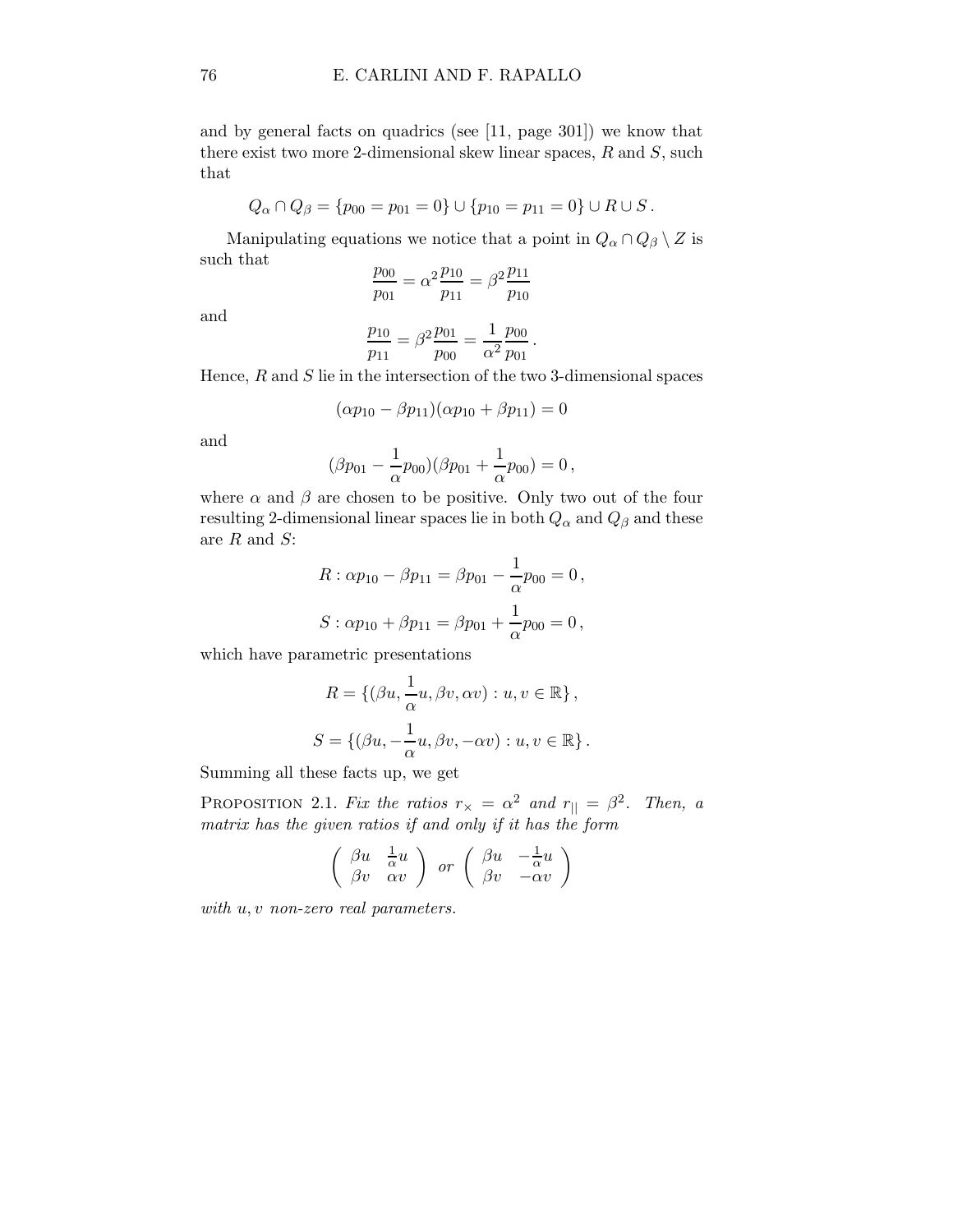Finally, we have to intersect  $R$  and  $S$  with the probability simplex. As we can choose  $\alpha$  and  $\beta$  to be positive, we immediately see that  $S \cap \Delta = \emptyset$  (there is always a non-positive coordinate).

To determine  $R \cap \Delta$ , notice that  $R \cap {\sum p_{ij} = 1}$  is obtained by taking

$$
u = \frac{1 - (\beta + \alpha)v}{\beta + \frac{1}{\alpha}}
$$

in the parametric presentation of R. Hence, we get

PROPOSITION 2.2. Fix the ratios  $r_{\times} = \alpha^2$  and  $r_{\parallel} = \beta^2$ . Then, a table has the given ratios if and only if it has the form

$$
\begin{pmatrix}\n\frac{\beta}{\beta + \frac{1}{\alpha}} [1 - (\beta + \alpha)v] & \frac{1}{\alpha \beta + 1} [1 - (\beta + \alpha)v] \\
\beta v & \alpha v\n\end{pmatrix}
$$

where  $0 < v < \frac{1}{\alpha + \beta}$ .

This answers question Q1: fixed the two ratios, the tables with those ratios describe a segment in the probability simplex.

REMARK 2.3. In  $\beta$ , Section 2.7, a parametric description of the tables with  $r_{\times} = 1$  is written in the form

$$
\left(\begin{array}{cc} st & s(1-t) \\ (1-s)t & (1-s)(1-t) \end{array}\right). \tag{4}
$$

Let us check that our parametrization contains this as a special case. In order to do this, we will compute the marginal sums

$$
\left(\begin{array}{cc} \beta\left[\frac{1}{\beta+1}-v\right] & \left[\frac{1}{\beta+1}-v\right] & 1-(\beta+1)v \\ \frac{\beta v}{\beta+1} & v & (\beta+1)v \\ \frac{\beta}{\beta+1} & \frac{1}{\beta+1} & 1 \end{array}\right). \tag{5}
$$

Hence, the parametrizations in Equations  $(4)$  and  $(5)$  are just the same, simply let  $t = \frac{\beta}{\beta+1}$  and  $s = 1 - (\beta + 1)v$ .

REMARK 2.4. Suppose to fix  $r_{\times}$  and to ask for a geometric description of the locus of tables with this ratio. Using Proposition 2.2 we can easily get an answer. For each value of  $r_{\parallel}$  we get a segment of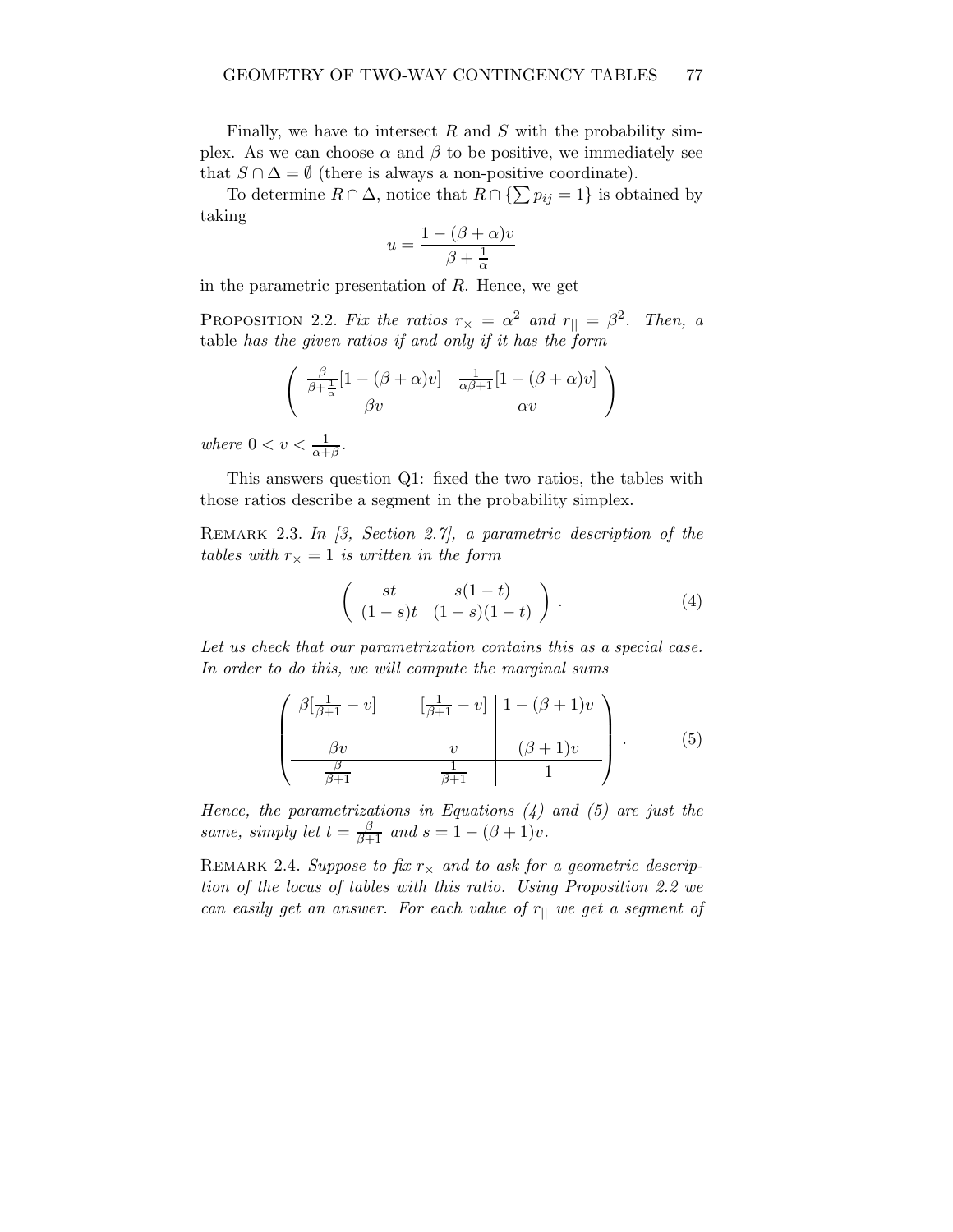tables, and making  $r_{\parallel}$  to vary this segment describes a portion of a ruled quadratic surface. Notice that, for  $r_{\times} = 1$ , this is the result contained in  $(3, Section 2.7)$ . In particular, we recall that matrices such that  $r_{\times}$  is fixed form a so called Segre variety (i.e., in this case, a smooth quadric surface in the projective three space). For more on this see, e.g.,  $\lbrack 8 \rbrack$ .

Answering question Q2 is just a computation, and we see that

,

.

$$
r_{=}=\frac{1}{\alpha\beta+1}\frac{[1-(\beta+\alpha)v]^2}{v}
$$

where  $r_{\times} = \alpha^2$  and  $r_{\parallel} = \beta^2$ . Notice that, fixed  $r_{\times}$  and  $r_{\parallel}$ , the third ratio can freely vary in  $(0, +\infty)$ .

REMARK 2.5. We expressed  $r_{\pm}$  as a function  $r_{\pm}(\alpha, \beta, v)$ , and standard computations show that this is an invertible function of v. In particular, we get

$$
v = \frac{1}{\alpha + \beta + \sqrt{(\alpha\beta + 1)r_{=}}}
$$

Thus, given  $r_{\times} = \alpha^2$ ,  $r_{\parallel} = \beta^2$  and  $r_{\equiv}$ , we have an explicit description of the unique table with these ratios (use Proposition 2.2).

Clearly, completely analogous results hold if we fix the ratios  $r_{\times}$ and  $r_{=}$ .

If we fix the ratios  $r_{\parallel} = \beta^2, r_{\equiv} = \gamma^2$  and we argue as above, we get the following:

PROPOSITION 2.6. Fix the ratios  $r_{\parallel} = \beta^2$  and  $r_{\equiv} = \gamma^2$ . Then, a table has the given ratios if and only if it has the form

$$
\begin{pmatrix}\n\frac{\beta}{\beta + \frac{1}{\gamma}} [1 - (\beta + \gamma)v] & \gamma v \\
\beta v & \frac{1}{\beta \gamma + 1} [1 - (\beta + \gamma)v]\n\end{pmatrix}
$$

where  $0 < v < \frac{1}{\beta + \gamma}$ .

Again, a trivial computation yields:

$$
r_{\times} = \left(\frac{\beta}{\beta\gamma + 1}\right)^2 \frac{[1 - (\beta + \gamma)v]^2}{v^2},
$$

and hence, fixed  $r_{\pm}$  and  $r_{\parallel}$ , the third ratio can freely vary in  $(0, +\infty)$ , see Remark 2.5.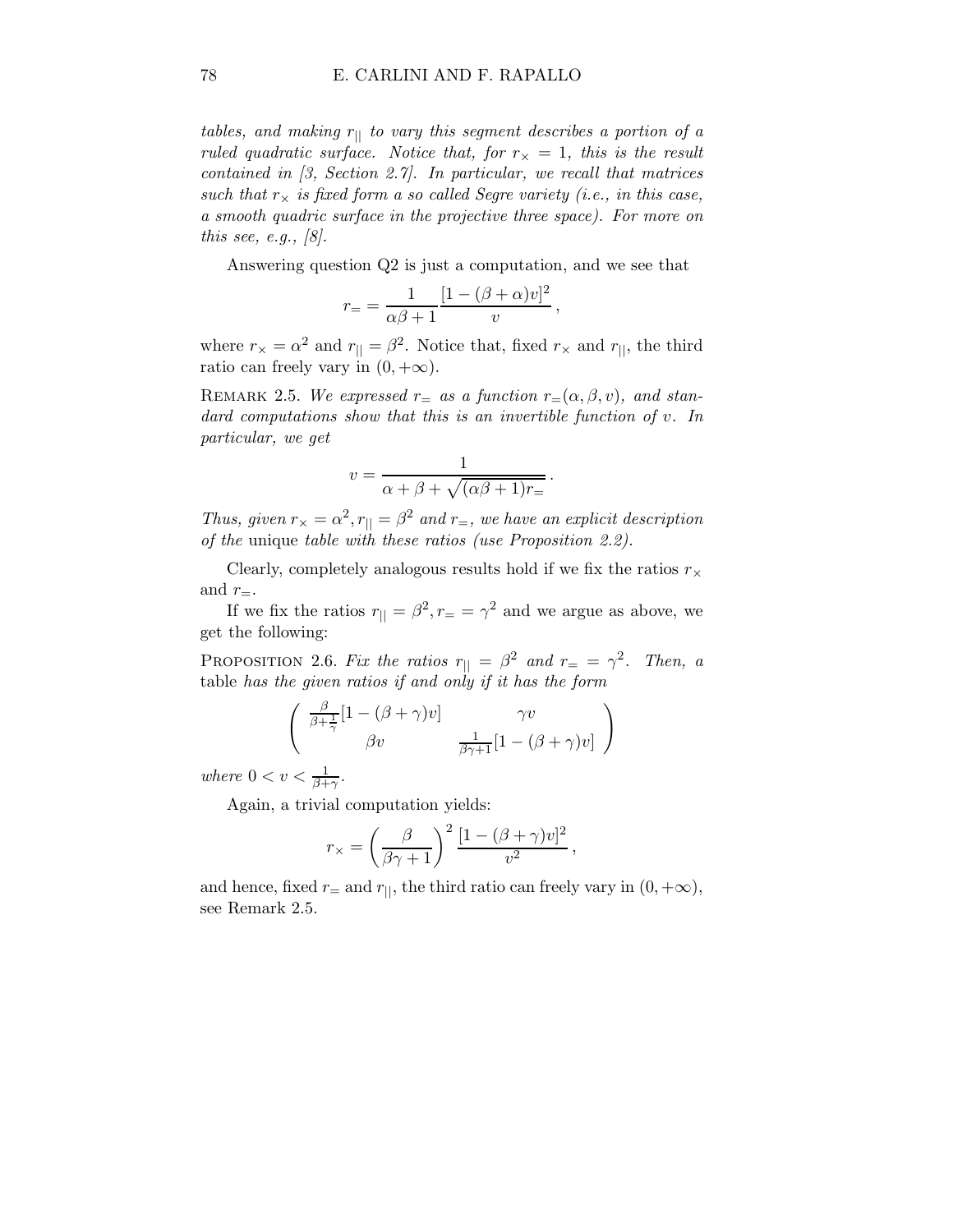REMARK 2.7. As mentioned in the Introduction, the above results can also be found in [18, Chapter 3], but expressed in terms of conditional and marginal distributions. Both representations allow the graphical visualization of the variety in the affine three-space. Another approach to get this visualization is presented in  $[14]$ .

#### 3. The  $2 \times 3$  case

The study of tables with more than two rows and columns would be of great interest, but the complexity of the problem readily increases as we show in the  $2 \times 3$  case.

Consider the  $2 \times 3$  matrix

$$
\left(\begin{array}{ccc} p_{00} & p_{01} & p_{02} \\ p_{10} & p_{11} & p_{12} \end{array}\right)
$$

and define odds ratios as above for each  $2\times 2$  submatrix. We complete our previous notation by adding a superscript to denote the deleted column, e.g.

$$
r^{(1)}_{=}=\frac{p_{00}p_{02}}{p_{10}p_{12}}\,.
$$

Again, we consider a matrix as a point in a real affine space, in this case  $\mathbb{A}^6$ . Notice that the ratios are well defined for matrices in  $\mathbb{A}^6 \setminus Z$ , where  $Z$  denotes the set of matrices with at least a zero entry.

Relations among the ratios are the cause of the increased complexity of the higher dimensional cases. For example, as we will see, two of the ratios can always be freely fixed. But, as soon as three ratios are considered, constraints come in the picture.

Easy calculations show that the following relations hold:

$$
r_{||}^{(0)}r_{||}^{(2)} = r_{||}^{(1)},
$$
  

$$
r_{\times}^{(0)}r_{\times}^{(2)} = r_{\times}^{(1)}
$$

and also

$$
\begin{split} r_\times^{(0)} &= r^{(2)}_=(r^{(1)}_-)^{-1}\,,\\ r_\times^{(1)} &= r^{(2)}_=(r^{(0)}_-)^{-1}\,,\\ r_\times^{(2)} &= r^{(1)}_=(r^{(0)}_-)^{-1}\,. \end{split}
$$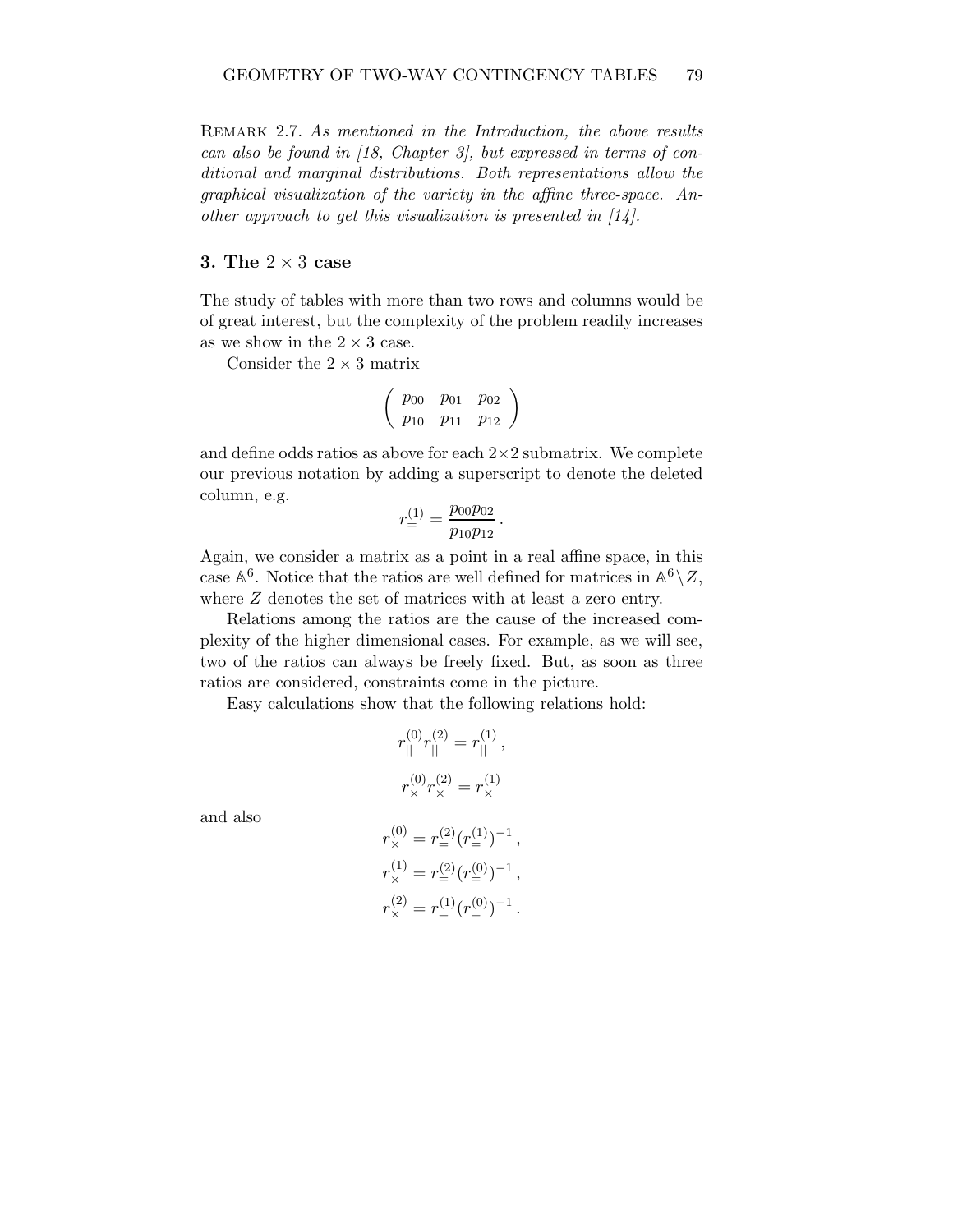These relations, beside producing constraints on the numerical choice of the ratios, lead to a much more complex geometric situation. We illustrate this by exhibiting some explicit examples (worked out with the Computer Algebra systems Singular and CoCoA). As references for the software, see [4] and [10].

More precisely, we fix some of the ratios and we describe the locus of matrices satisfying these relations in

$$
\Sigma^{\circ} = \{ P = (p_{ij}) \in \mathbb{A}^6 : \sum p_{ij} = 1 \} \setminus Z,
$$

i.e. the space of matrices with non-null entries of sum one. For the sake of simplicity, we do not consider the positivity conditions defining the simplex.

In our geometric descriptions, we will slightly abuse terminology, e.g. we will call a line in  $\Sigma^{\circ}$  a line in  $\mathbb{A}^{6}$  not contained in  $Z$ ; notice that our lines may have some holes (i.e. the points of intersection with  $Z$ ).

We start by considering the easiest case where two of the ratios are fixed. Already at this stage, a dichotomy arises and we have two different situations, as shown in the following examples:

$$
r_{\times}^{(1)} = r_{\times}^{(2)} = 1, \tag{6}
$$

$$
r_{\times}^{(1)} = r_{\Xi}^{(2)} = 1 \text{ or } r_{\Xi}^{(1)} = r_{||}^{(2)} = 1 \text{ or } r_{||}^{(1)} = r_{||}^{(2)} = 1 \text{ or } r_{\Xi}^{(1)} = r_{\Xi}^{(2)} = 1
$$
\n(7)

The locus of matrices in  $\Sigma^{\circ}$  satisfying one of conditions (7) is a 3-dimensional variety of degree 4, while condition (6) describes a 3 dimensional variety of degree 3. Roughly speaking, the degree (see [11, page 16] and [17, page 41]) is a measure of the complexity of the variety. For a surface in 3-space, for example, the degree bounds the number of intersections with a line and, in a certain sense, measures how the surface is folded.

Next, we try to fix three of the ratios, for example:

$$
r_{\times}^{(0)} = r_{\equiv}^{(1)} = r_{||}^{(2)} = 1 \text{ or } r_{\times}^{(0)} = r_{\times}^{(1)} = r_{||}^{(2)} = 1,
$$
 (8)

$$
r_{\times}^{(0)} = r_{\times}^{(1)} = r_{\equiv}^{(2)} = 1, \tag{9}
$$

$$
r_{\times}^{(0)} = 4, r_{\times}^{(1)} = 3, r_{=}^{(2)} = 2.
$$
 (10)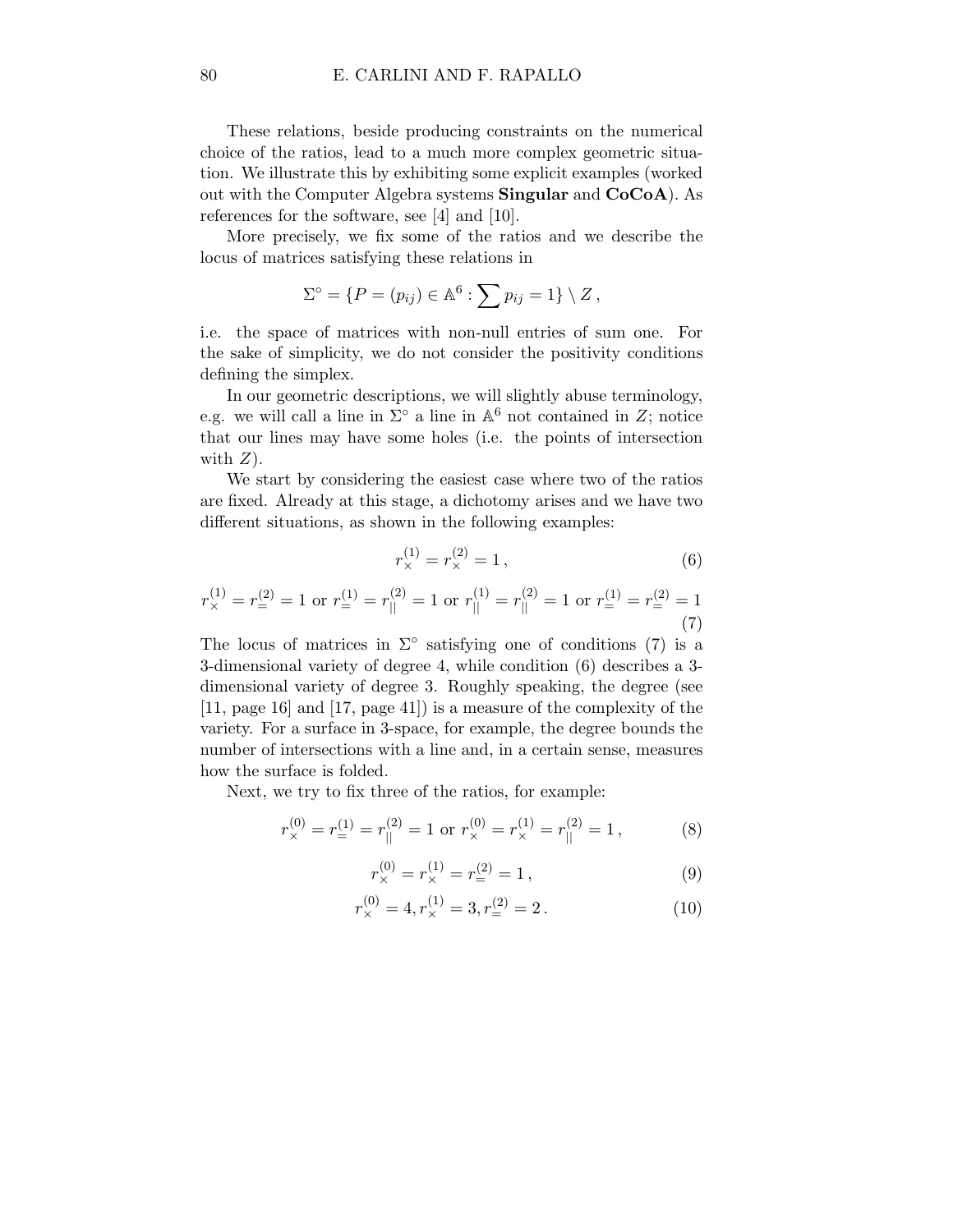The locus of matrices in  $\Sigma^{\circ}$  satisfying one of conditions (8) is the union of two quadratic surfaces, while condition (9) gives a plane. Moreover, if we consider the same ratios but we vary their values, as in (10), the locus of matrices is now described by a single quadratic surface.

Finally, a glimpse of the case of four fixed ratios:

$$
r_{\times}^{(0)} = r_{\times}^{(1)} = r_{||}^{(1)} = r_{||}^{(2)} = 1, \qquad (11)
$$

$$
r_{\times}^{(0)} = r_{\times}^{(1)} = r_{\equiv}^{(1)} = r_{\equiv}^{(2)} = 1, \qquad (12)
$$

In both cases, the locus is described by a curve as expected. But, condition (11) produces the union of four lines, while condition (12) is satisfied by a single line in  $\Sigma^{\circ}$ .

The Computer Algebra systems Singular and CoCoA were used to compute primary decompositions (giving the irreducible components of the loci) and Hilbert functions (giving the dimension and the degree of the loci).

## 4. An application. The case-control studies

Two-by-two contingency tables are natural models for a large class of problems known, in medical literature, as case-control studies. Let us consider a table coming, e.g., from the study of a new pharmaceutical product, or clinical test, designed for the detection of a disease. This is an example of a case-control study.

In a case-control study there are two random variables. The first variable  $X_1$  encodes the presence (level 1) or absence (level 0) of the disease. The second variable  $X_2$  encodes the result of the clinical test (level 1 if positive, level 0 if negative).

The joint variable  $(X_1, X_2)$  has 4 outcomes, namely:

$$
(0,0), (0,1), (1,0), (1,1).
$$

Its probabilities form a  $2 \times 2$  contingency table:

$$
\begin{pmatrix} p_{00} & p_{01} \\ p_{10} & p_{11} \end{pmatrix}
$$

.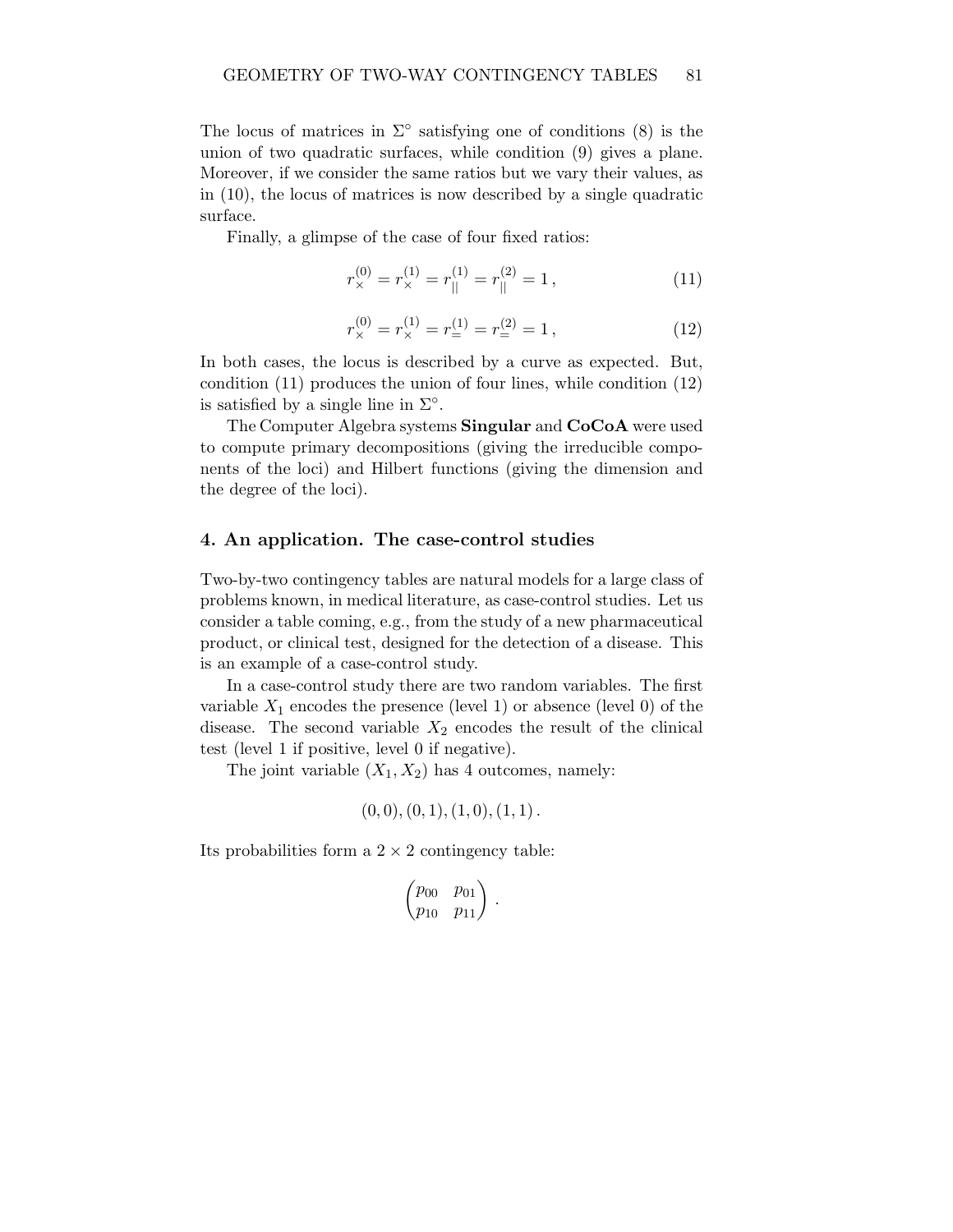The probabilities  $p_{00}$  and  $p_{11}$  are called the probability of true negative and of true positive, respectively. They correspond to the cases of correct answer of the clinical test. The probabilities  $p_{10}$ and  $p_{01}$  are called the probability of false positive and of false negative, respectively. They correspond to the two types of error which can show in a case-control study. For example, the probability of false negative is the probability that a diseased subject is incorrectly classified as not diseased.

A perfect clinical test which correctly classifies all the subjects would have  $p_{01}$  and  $p_{10}$  as low as possible, implying a large value of the odds ratio  $r_{\times}$ . Therefore, the odds ratio  $r_{\times}$  measures the validity of the clinical test. In particular, when  $r_{\times} = 1$ , the random variables are statistically independent. In our framework this means that, when  $r_{\times} = 1$ , the result of the clinical test is independent from the presence or absence of the disease. Unless one obtains a large value of  $r_{\times}$ , the clinical test is judged as non efficient. The odds ratio  $r_{\times}$  is also called Diagnostic Odds Ratio (DOR) in medical literature.

In such a case-control study, two essential indices are the specificity and the sensitivity, defined as:

specificity 
$$
=
$$
  $\frac{p_{00}}{p_{00} + p_{01}}$ 

and

sensitivity = 
$$
\frac{p_{11}}{p_{10} + p_{11}}
$$
.

Specificity is the proportion of true negative among the diseased subjects, while sensitivity is the proportion of true positive among the non-diseased subjects.

Straightforward computations show that

$$
r_{\times} = \frac{\text{specificity}/(1 - \text{specificity})}{(1 - \text{sensitivity})/\text{sensitivity}}.
$$

In view of the definition above, it is easy to show that the relative magnitude of the sensitivity and specificity is measured by the odds ratio  $r_{\parallel}$ . In fact one can show that

$$
\frac{\text{sensitivity}}{\text{specificity}/(1-\text{specificity})} = \frac{1}{r_{||}}.
$$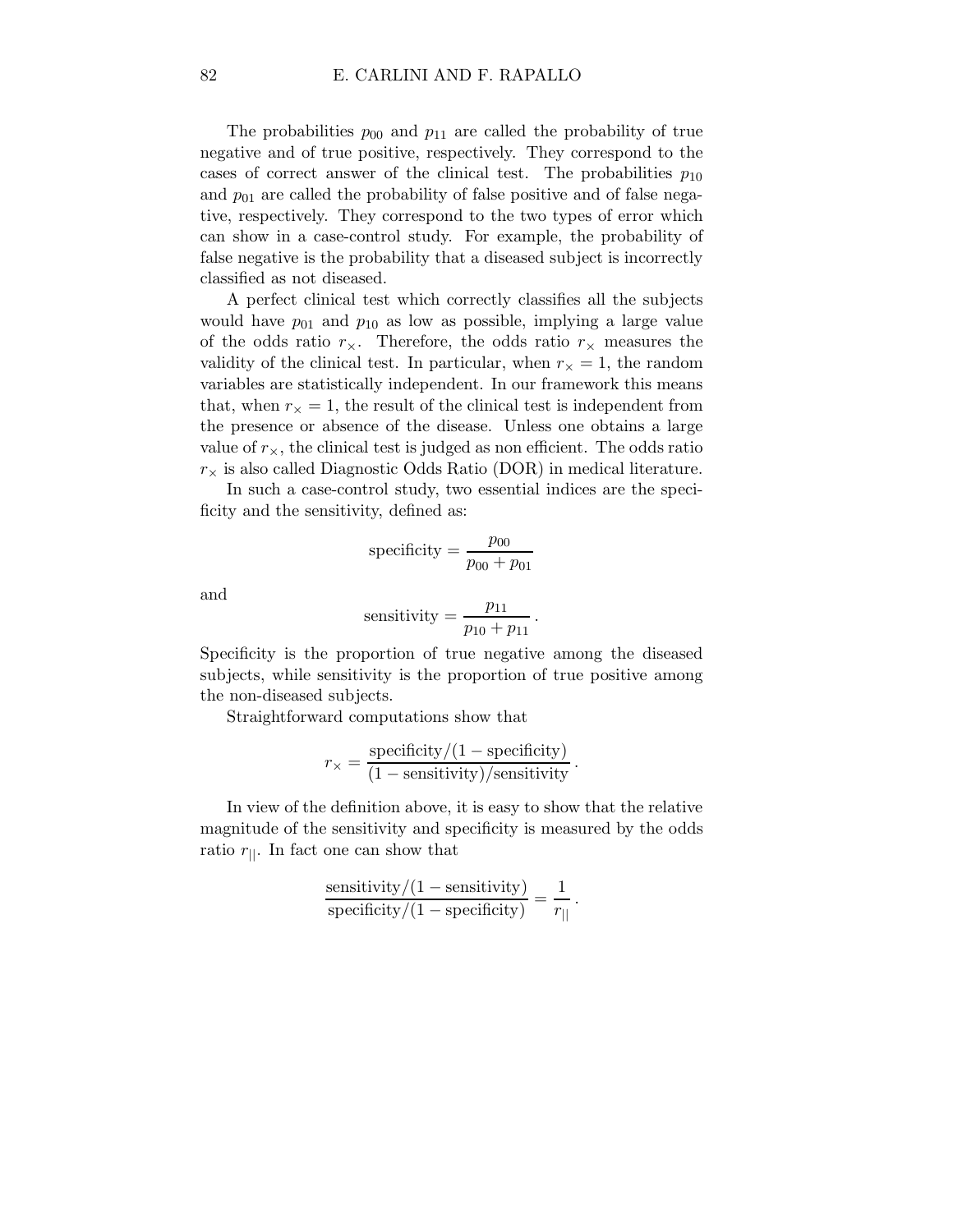The ratio above is called Error Odds Ratio (EOR).

In recent literature, the DOR and the EOR are relevant parameters for the assessment of the validity of a clinical test. They have received increasing attention in the last few years and a huge amount of literature has been produced. Hence, we refrain from any tentative description and refer the interested reader to, for example, [12].

The meaning of the third ratio  $r_{\pm}$  is not straightforward as explained in [3, Page 21]. However its statistical meaning can be derived using Equations (2) and (3) shown in Section 1.

Finally, we remark that the geometrical structure of the statistical models for case-control studies is very simple. From the results in Section 2, one readily sees that the models are segments or portions of ruled quadratic surfaces. Moreover, from a Bayesian point of view, Propositions 2.2 and 2.6 allow to compute the exact range of the free odds ratio.

#### **REFERENCES**

- [1] A. Agresti, Exact inference for categorical data: Recent advances and continuing controversies, Statist. Med. 20 (2001), 2709–2722.
- [2] A. AGRESTI, *Categorical data analysis*, 2 ed., Wiley, New York, 2002.
- [3] Y.M. BISHOP, S. FIENBERG AND P.W. HOLLAND, Discrete multivariate analysis: theory and practice, MIT Press, Cambridge, 1975.
- [4] COCOATEAM, CoCoA: a system for doing Computations in Commutative Algebra, Available at http://cocoa.dima.unige.it, 2004.
- [5] D. COLLOMBIER, Récherches sur l'analyse des tables de contingence, PhD thesis, Université Paul Sabatier de Toulouse, Julliet 1980.
- [6] S. FIENBERG, The analysis of cross-classified categorical data, MIT Press, Cambridge, 1980.
- [7] S.E. Fienberg and J.P. Gilbert, The geometry of a two by two  $contingency \ table$ , J. Amer. Statist. Assoc. **65** (1970), 694–701.
- [8] L. GARCIA, M. STILLMAN AND B. STURMFELS, Algebraic geometry of Bayesian networks, J. Symb. Comput. 39 (2005), 331–355.
- [9] D. GEIGER, D. HECKERMAN, H. KING AND C. MEEK, Stratified exponential families: Graphical models and model selection, Ann. Statist. 29 (2001), no. 3, 505–529.
- [10] G.-M. GREUEL, G. PFISTER, AND H. SCHÖNEMANN, SINGULAR 2.0, A Computer Algebra System for Polynomial Computations, Centre for Computer Algebra, University of Kaiserslautern, 2001, http://www.singular.uni-kl.de.